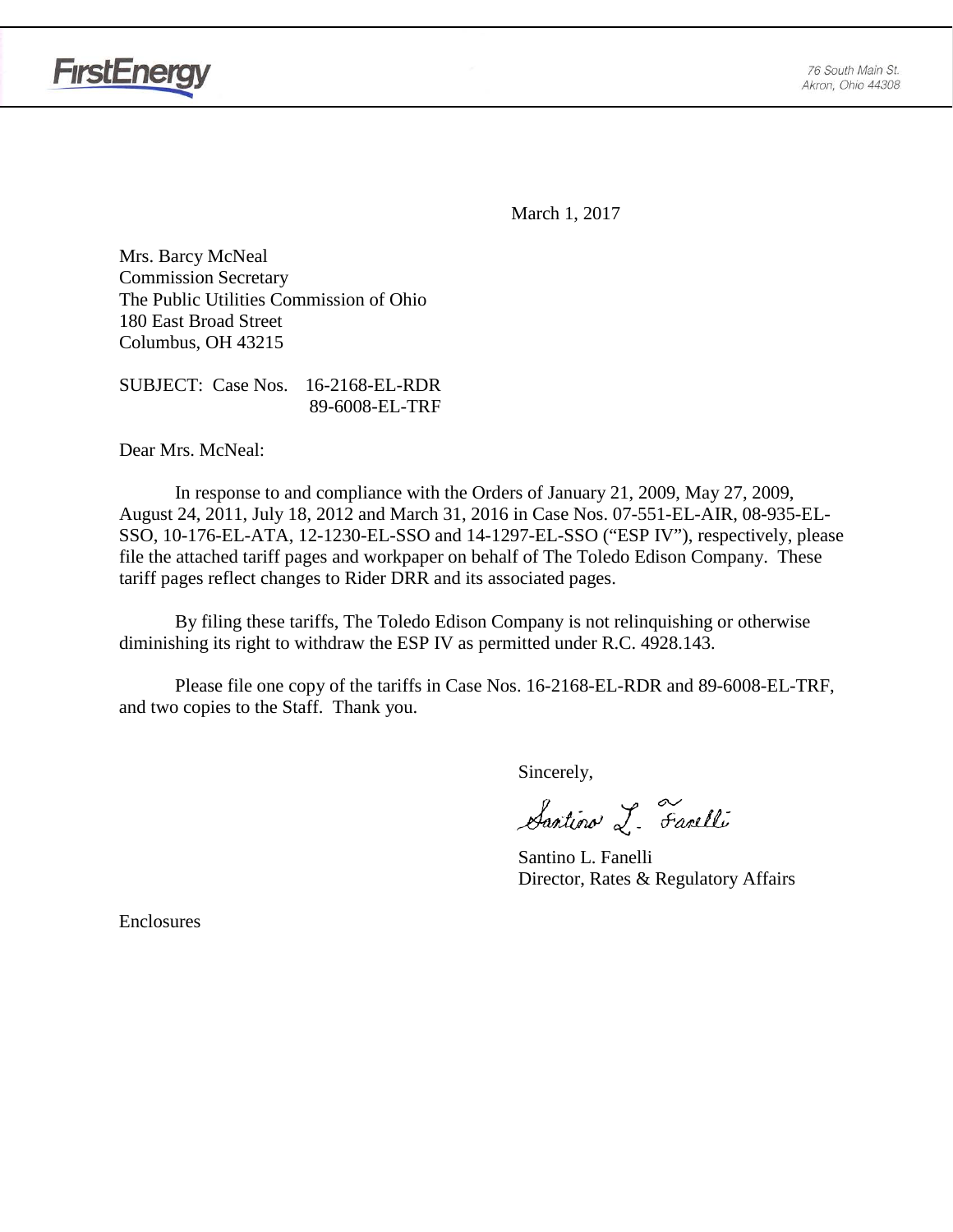## **TABLE OF CONTENTS**

The following rates, rules and regulations for electric service are applicable throughout the Company's service territory except as noted.

|                                                      | <b>Sheet</b>   | <b>Effective</b><br><b>Date</b> |
|------------------------------------------------------|----------------|---------------------------------|
| <b>TABLE OF CONTENTS</b>                             | 1              | $04 - 01 - 17$                  |
| <b>DEFINITION OF TERRITORY</b>                       | 3              | 01-23-09                        |
| <b>ELECTRIC SERVICE REGULATIONS</b>                  | $\overline{4}$ | $06 - 01 - 16$                  |
| <b>ELECTRIC SERVICE SCHEDULES</b>                    |                |                                 |
| Residential Service (Rate "RS")                      | 10             | $01 - 23 - 09$                  |
| General Service - Secondary (Rate "GS")              | 20             | $01 - 23 - 09$                  |
| General Service - Primary (Rate "GP")                | 21             | 01-23-09                        |
| General Service - Subtransmission (Rate "GSU")       | 22             | 01-23-09                        |
| General Service - Transmission (Rate "GT")           | 23             | 01-23-09                        |
| <b>Street Lighting Provisions</b>                    | 30             | 01-23-09                        |
| Street Lighting (Rate "STL")                         | 31             | 06-01-09                        |
| Traffic Lighting (Rate "TRF")                        | 32             | 01-23-09                        |
| Private Outdoor Lighting (Rate "POL")                | 33             | 06-01-09                        |
| Experimental Company Owned LED Lighting Program      | 34             | 06-01-16                        |
| <b>MISCELLANEOUS CHARGES</b>                         | 75             | 07-05-12                        |
| <b>OTHER SERVICE</b>                                 |                |                                 |
| <b>Partial Service</b>                               | 52             | $01 - 01 - 06$                  |
| Residential Renewable Energy Credit Purchase Program | 60             | 10-01-09                        |
| <b>Cogeneration and Small Power Producer</b>         | 70             | $01 - 01 - 03$                  |
| <b>Interconnection Tariff</b>                        | 76             | 05-06-16                        |

Filed pursuant to Orders dated May 27, 2009, July 18, 2012 and March 31, 2016, in Case Nos. 08-935-EL-SSO et al., 12-1230-EL-SSO and 14-1297-EL-SSO, respectively and Case No. 16-2168-EL-RDR, before

The Public Utilities Commission of Ohio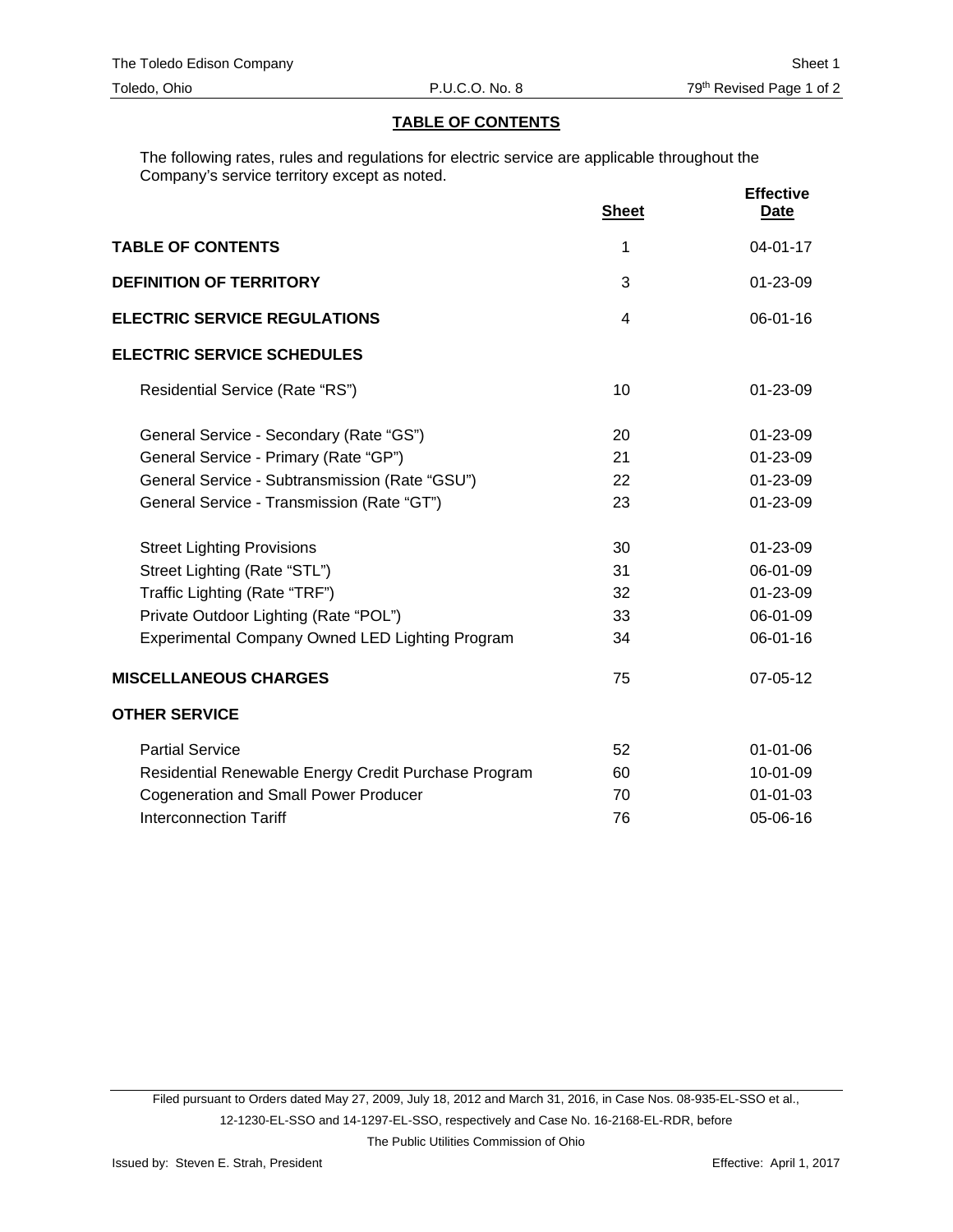## **TABLE OF CONTENTS**

|                                                        |              | <b>Effective</b> |
|--------------------------------------------------------|--------------|------------------|
| <b>RIDERS</b>                                          | <b>Sheet</b> | Date             |
| Summary                                                | 80           | $01 - 01 - 17$   |
| <b>Residential Distribution Credit</b>                 | 81           | $05 - 21 - 10$   |
| <b>Transmission and Ancillary Services</b>             | 83           | 09-10-10         |
| <b>Alternative Energy Resource</b>                     | 84           | 04-01-17         |
| <b>School Distribution Credit</b>                      | 85           | 06-01-09         |
| <b>Business Distribution Credit</b>                    | 86           | 01-23-09         |
| <b>Hospital Net Energy Metering</b>                    | 87           | 10-27-09         |
| Economic Development (4a)                              | 88           | 01-23-09         |
| <b>Universal Service</b>                               | 90           | $01 - 01 - 17$   |
| State kWh Tax                                          | 92           | 01-23-09         |
| Net Energy Metering                                    | 93           | 10-27-09         |
| Delta Revenue Recovery                                 | 96           | 04-01-17         |
| Demand Side Management                                 | 97           | $01 - 01 - 16$   |
| Reasonable Arrangement                                 | 98           | 06-01-09         |
| <b>Distribution Uncollectible</b>                      | 99           | $04 - 01 - 17$   |
| Economic Load Response Program                         | 101          | 06-01-16         |
| <b>Generation Cost Reconciliation</b>                  | 103          | 04-01-17         |
| Fuel                                                   | 105          | 12-14-09         |
| Advanced Metering Infrastructure / Modern Grid         | 106          | 04-01-17         |
| Line Extension Cost Recovery                           | 107          | $01 - 01 - 15$   |
| <b>Delivery Service Improvement</b>                    | 108          | $01 - 01 - 12$   |
| <b>PIPP Uncollectible</b>                              | 109          | 04-01-17         |
| Non-Distribution Uncollectible                         | 110          | 04-01-17         |
| <b>Experimental Real Time Pricing</b>                  | 111          | 06-01-16         |
| <b>Experimental Critical Peak Pricing</b>              | 113          | 06-01-16         |
| <b>Generation Service</b>                              | 114          | 06-01-16         |
| Demand Side Management and Energy Efficiency           | 115          | $01 - 01 - 17$   |
| <b>Economic Development</b>                            | 116          | 04-01-17         |
| <b>Deferred Generation Cost Recovery</b>               | 117          | 06-01-09         |
| <b>Deferred Fuel Cost Recovery</b>                     | 118          | 06-21-13         |
| Non-Market-Based Services                              | 119          | 03-01-17         |
| <b>Residential Deferred Distribution Cost Recovery</b> | 120          | $01 - 01 - 12$   |
| Non-Residential Deferred Distribution Cost Recovery    | 121          | $01 - 01 - 12$   |
| <b>Residential Electric Heating Recovery</b>           | 122          | $01 - 01 - 17$   |
| <b>Residential Generation Credit</b>                   | 123          | $10-31-16$       |
| <b>Delivery Capital Recovery</b>                       | 124          | 03-01-17         |
| Phase-In Recovery                                      | 125          | $01 - 01 - 17$   |
| <b>Government Directives Recovery</b>                  | 126          | 06-01-16         |
| Automated Meter Opt Out                                | 128          | $01 - 01 - 15$   |
| <b>Ohio Renewable Resources</b>                        | 129          | 06-01-16         |
| Commercial High Load Factor Experimental TOU           | 130          | 06-01-16         |
| <b>Distribution Modernization</b>                      | 132          | $01 - 01 - 17$   |
|                                                        |              |                  |

Filed pursuant to Orders dated May 27, 2009, July 18, 2012 and March 31, 2016, in Case Nos. 08-935-EL-SSO et al., 12-1230-EL-SSO and 14-1297-EL-SSO, respectively and Case No. 16-2168-EL-RDR, before

The Public Utilities Commission of Ohio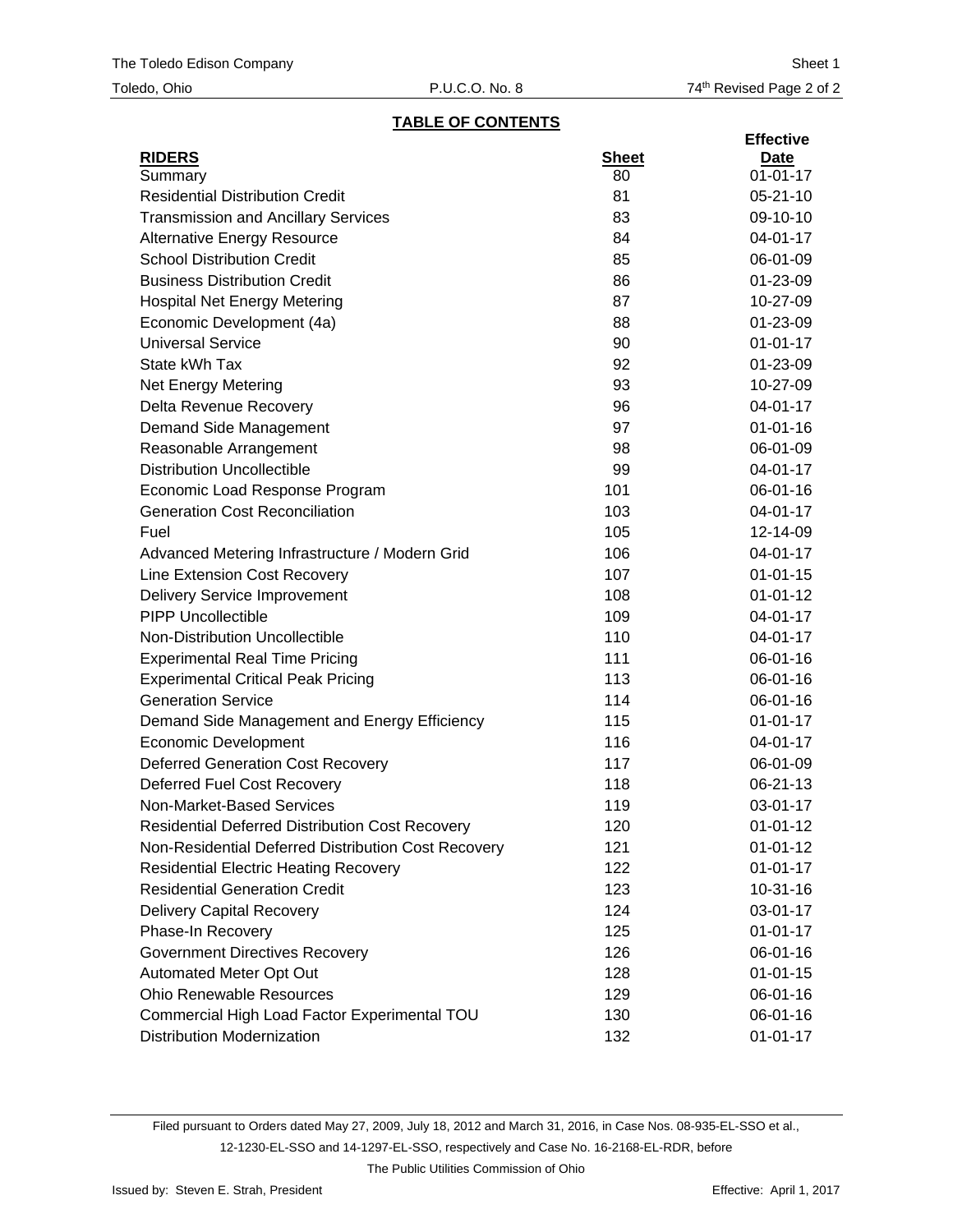### **RIDER DRR Delta Revenue Recovery Rider**

### **APPLICABILITY:**

Applicable to any customer receiving electric service under the Company's rate schedules or reasonable arrangement (special contract) approved by the Public Utilities Commission of Ohio. The Delta Revenue Recovery Rider (DRR) charge will apply, for all rate schedules, effective for service rendered beginning April 1, 2017, for all kWhs per kWh. This Rider is not avoidable for customers who take electric generation service from a certified supplier.

# **PURPOSE:**

The DRR charge recovers the difference in revenue ("delta revenue") between the application of rates in the otherwise applicable rate schedule and the result of any economic development schedule, energy efficiency schedule, reasonable arrangement, or governmental special contract approved by the Public Utilities Commission of Ohio on or after January 1, 2009.

#### **RATE:**

| <b>RS</b>  | 0.0000C    |
|------------|------------|
| <b>GS</b>  | $0.0000$ ¢ |
| GP         | $0.0000$ ¢ |
| GSU        | $0.0000$ ¢ |
| GT         | $0.0000$ ¢ |
| <b>STL</b> | 0.0000C    |
| <b>TRF</b> | 0.0000C    |
| <b>POL</b> | 0.0000C    |

# **RIDER UPDATES:**

The charges contained in this Rider shall be updated and reconciled on a quarterly basis. No later than December 1st, March 1st, June 1st and September 1st of each year, the Company will file with the PUCO a request for approval of the rider charges which, unless otherwise ordered by the PUCO, shall become effective on a service rendered basis on January 1st, April 1st, July 1st and October 1st of each year.

The Public Utilities Commission of Ohio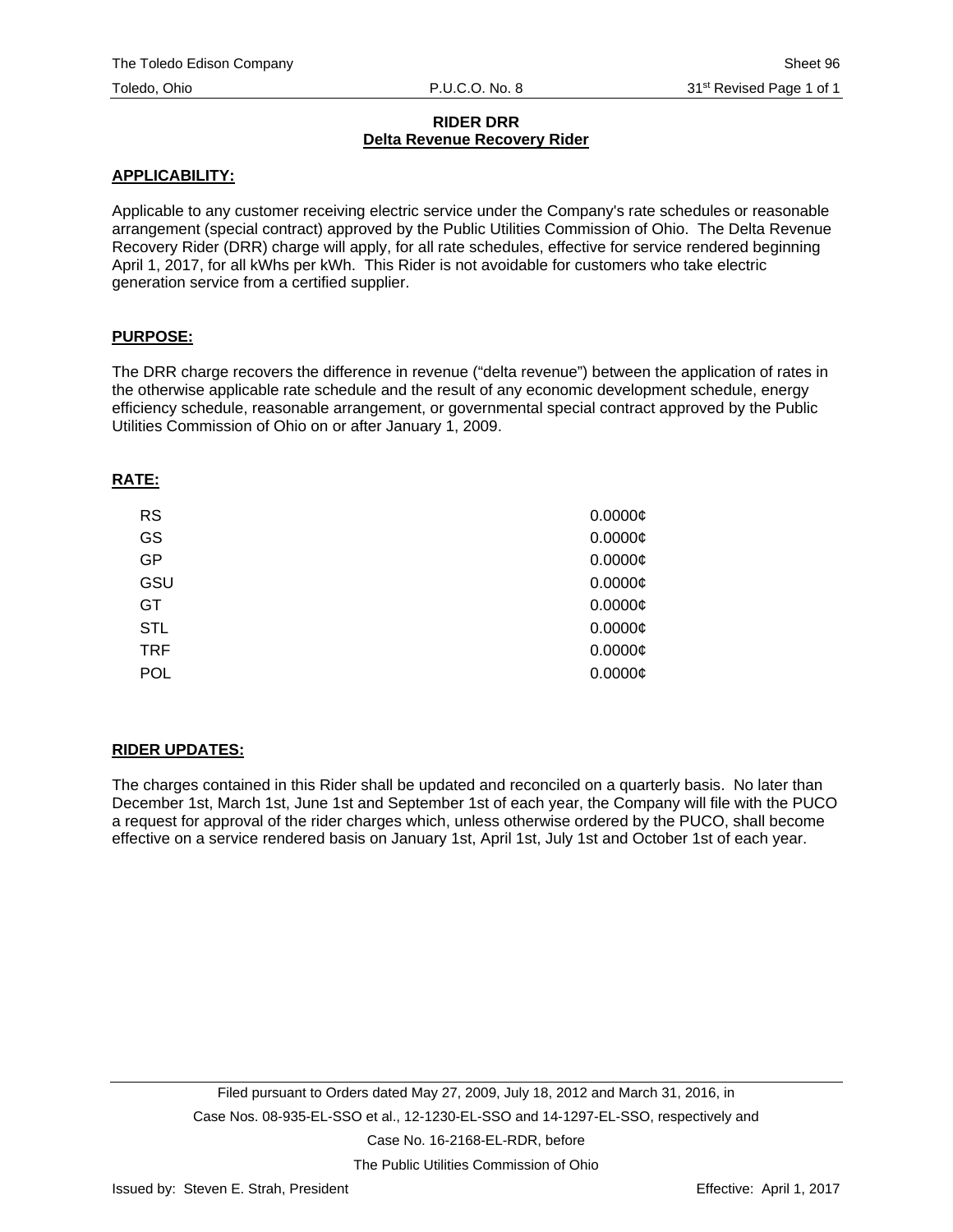#### **Calculation of Rider DRR Charge - Q2 2017 (April - June 2017)**

| Rider DRR Charge Calculation - Summary |                                                |        | <b>Total Ohio</b> |        |  |
|----------------------------------------|------------------------------------------------|--------|-------------------|--------|--|
|                                        | Net Reconciliation Balance                     |        |                   |        |  |
|                                        | OE                                             |        |                   |        |  |
| (1)                                    | CEI                                            |        | \$<br>\$          | 94,991 |  |
| (2)<br>(3)                             | TE                                             |        |                   |        |  |
| (4)                                    |                                                |        | \$<br>\$          | -      |  |
|                                        | <b>Total Ohio Net Reconciliation Balance</b>   |        |                   | 94,991 |  |
| (5)                                    | <b>CAT Tax Rate</b>                            |        |                   | 0.26%  |  |
| (6)                                    | <b>Total Revenue Requirement</b>               |        | \$                | 95,238 |  |
| (7)                                    | Q2 2017 DRR Charge (cents per kWh)             |        |                   |        |  |
|                                        | <b>RS</b>                                      | 0.0000 |                   |        |  |
|                                        | GS                                             | 0.0000 |                   |        |  |
|                                        | GP                                             | 0.0000 |                   |        |  |
|                                        | GSU                                            | 0.0000 |                   |        |  |
|                                        | GT                                             | 0.0000 |                   |        |  |
|                                        | <b>STL</b>                                     | 0.0000 |                   |        |  |
|                                        | <b>TRF</b>                                     | 0.0000 |                   |        |  |
|                                        | POL                                            | 0.0000 |                   |        |  |
| (8)                                    | Q1 2017 DRR Charge (cents per kWh)             |        |                   |        |  |
|                                        | <b>RS</b>                                      | 0.0000 |                   |        |  |
|                                        | GS                                             | 0.0000 |                   |        |  |
|                                        | GP                                             | 0.0000 |                   |        |  |
|                                        | GSU                                            | 0.0000 |                   |        |  |
|                                        | GT                                             | 0.0000 |                   |        |  |
|                                        | STL                                            | 0.0000 |                   |        |  |
|                                        | TRF                                            | 0.0000 |                   |        |  |
|                                        | <b>POL</b>                                     | 0.0000 |                   |        |  |
| (9)                                    | Q2 2017 vs. Q1 2017 DRR Charge (cents per kWh) |        |                   |        |  |
|                                        | <b>RS</b>                                      | 0.0000 |                   |        |  |
|                                        | GS                                             | 0.0000 |                   |        |  |
|                                        | GP                                             | 0.0000 |                   |        |  |
|                                        | GSU                                            | 0.0000 |                   |        |  |
|                                        | GT                                             | 0.0000 |                   |        |  |
|                                        | <b>STL</b>                                     | 0.0000 |                   |        |  |
|                                        | TRF                                            | 0.0000 |                   |        |  |
|                                        | POL                                            | 0.0000 |                   |        |  |

#### **NOTES**

(1) - (3) Actual balance from DRR deferral as of January 2017.

(4) Calculation: Sum (Lines 1-3)

- (5) Commercial Activity Tax rate currently in effect
- (6) Calculation: Line 4 / (1 Line 5)
- (7) Rider DRR Charge by Rate Schedule. Due to immaterial deferral balance at January 31, 2017 and no forecasted delta revenue for February - June 2017, the Q2 2017 Rider DRR rate is set at zero.
- (8) Q1 2017 DRR Charge for reference purposes only
- (9) Q2 2017 vs. Q1 2017 DRR Charge by rate schedule.